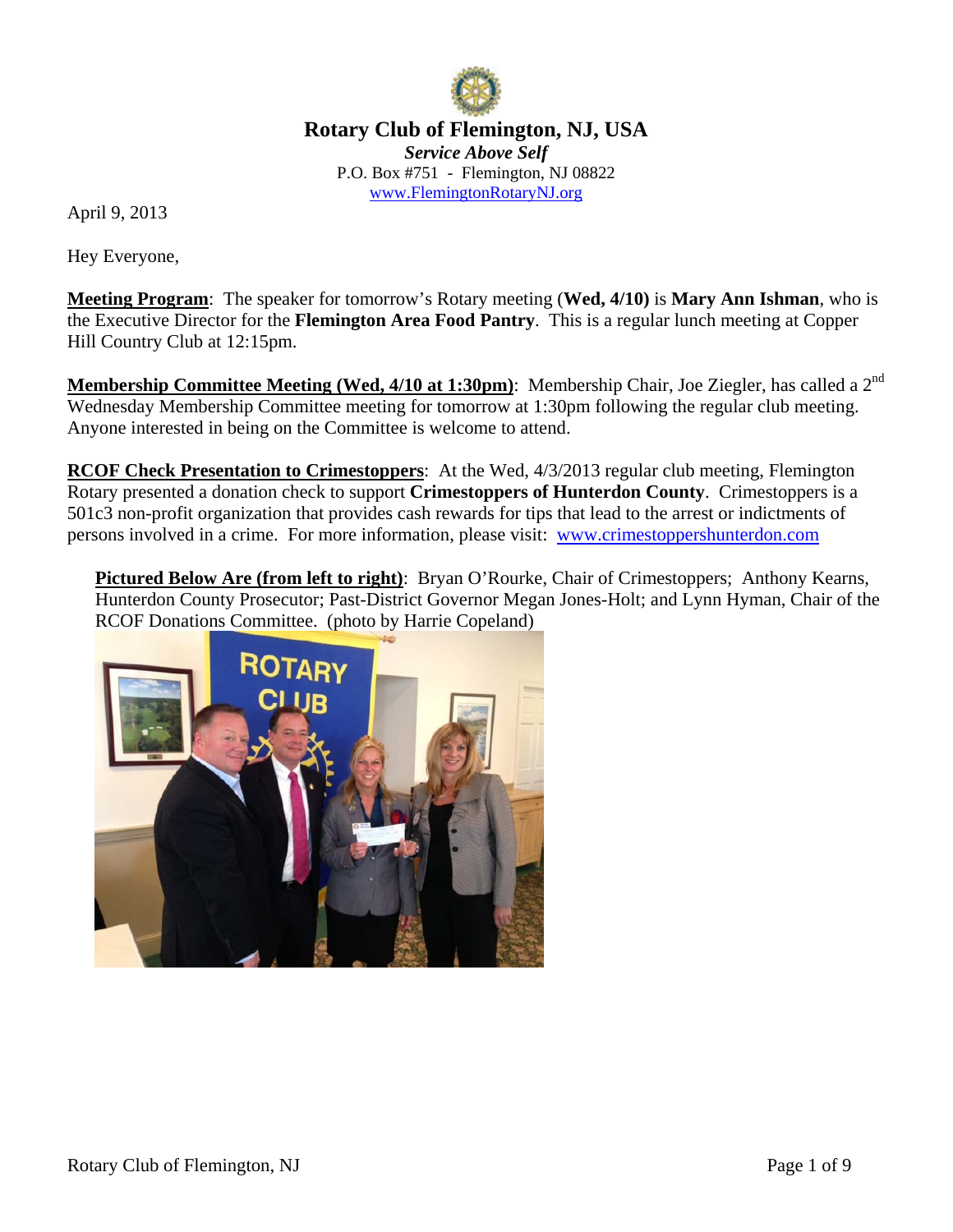**Incoming Group Study Exchange (GSE) Team from Pakistan**: At the Wed, 4/3/2013 regular club meeting, the incoming GSE Team from Pakistan provided a brief program about their team members and their home country of Pakistan. The GSE Team members included Azhar Rizvi (Team Leader), Ammar Mursalin, Misbah Iqbal, Komal Dawani and Faiza Aziz. Click here for additional information. A special thanks to Gwen & Jim Williams for all of their hard work and for all of the host families!!



**Great First Garden Workshop with 4H**: The following is a message that we received from Carl Lewis in regarding to the Vegetable Gardening workshop.

Rotarians,

Just wanted you to know that the first Vegetable Gardening workshop with the 4H group when great! We had 11 students, 4 parents and 2 Master Gardeners in addition to me and Rebecca. They would like three additional workshops during their normal meeting times Thursday's 3:30 - 5:30 as listed below. I realize that it may be difficult for Rotary members to attend these times, but I need to fit the workshops into their regular meeting schedule. If any Rotary member wants to join us or stop by towards the end, they are certainly welcome.

#### Upcoming Workshop dates (**on Thursdays between 3:30 to 5:30pm**):

| Planning an Autum Vegetable GardenThursday, 7/18 |  |
|--------------------------------------------------|--|

Thanks again for the support of the Rotary clubs. We couldn't do this without you.

Carl Lewis

**4th Quarter Inter-County Rotary Meeting – Date to be Finalized**: The meeting will not be held on April  $11<sup>th</sup>$  as previously noted in the Calendar below. Whitehouse Rotary, who is the next event host, is reviewing other dates for this meeting. Right now, Thursday, May  $9<sup>th</sup>$  is being considered. More to follow once it becomes available.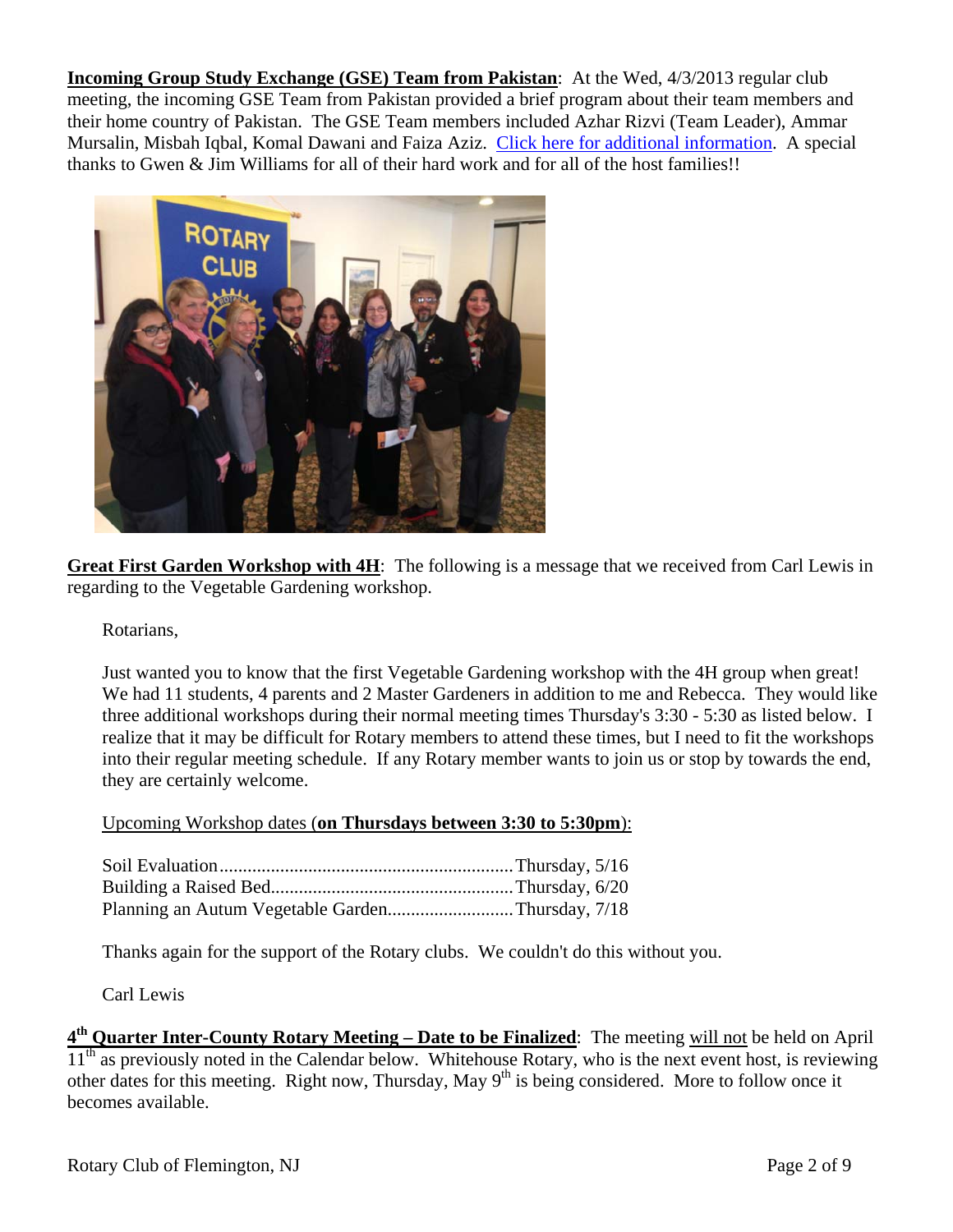**New Member Photo (Debbie Stout & Michele Kavanagh)**: Pictured below are our two (2) newest members, **Debbie Stout** & **Michele Kavanagh**, who were officially inducted into the club at the 3/27/2013 Club Meeting. Please introduce yourself to Debbie & Michele at an upcoming meeting and help to welcome them into the club.

**Pictured Below Are (from left to right)**: Membership Chair Joe Ziegler, Debbie Stout, Michele Kavanagh and Lynn Hyman. (photo by the Rev. Dr. Herb Bohler)



**New Member – Debbie Stout**: Debbie is a prior member of Flemington Rotary and was re-proposed for membership by Chris Venditti. She will have the classification of "Retail Banking". Debbie is the V.P. / Store Manager for TD Bank located at 288 Highway 202/31 here in Flemington (next to McDonald's). She also lives here in Flemington. Debbie was also the most recent Club President of the Rotary Club of Warren-Watchung.

**New Member – Michele Kavanagh**: Michele was proposed by Lynn Hyman. She will have the classification of "Community Banking". Michele is the Relationship Manager for Unity Bank located at 157 Main Street here in Flemington. She lives in Branchburg, NJ. Michele is an experienced Rotarian, having previously been a member & Club Secretary for the Rotary Club of Dunellen / Green Brook.

**6th Hunterdon Rotary Soup Cook-Off Follow-Up**: Mick Schaible provided the following update on the recent Soup Cook-Off event:

Dear Committee:

Congratulations on a job very well done! We had over **800 people** attend the event. Our gross revenues totaled \$11,387.00. Our expenses totaled \$1,372.34. The net revenues that will be distributed amongst the five food pantries is **\$10,014.66**, the greatest total of any prior Soup Cook Off! We awarded the trophies last Wed (3/13) at lunch at Copper Hill Country Club, took pictures and will provide them for the forthcoming article in the newspapers.

It was a pleasure to work with you all. Thank you very much for your help and support. I hope to work with you again on this event next year. Thanks again, Mick P.S. If you would like to read more about the winners, see the photo album or video from the February 25th, 2013 event, **Click Here to Read More**.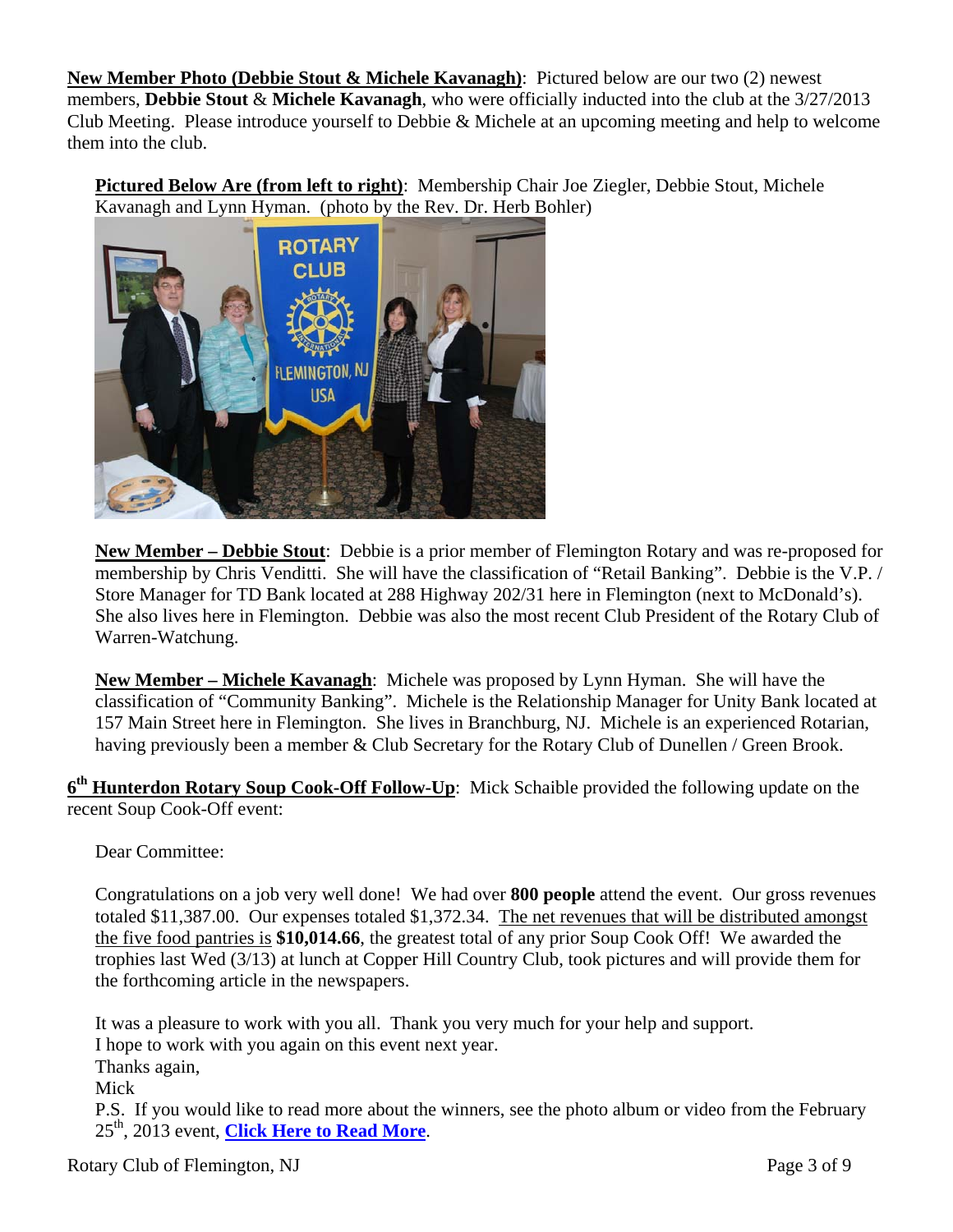**Enabling Garden Update**: The following is an updated from Carl, who is a Master Gardener overseeing the Enabling Garden project:

Dear Experience Vegetable Gardening Team,

# FANTASTIC JOB!

The cardboard that Ginny and Howard provided was spot on - no more and no less than needed.

The Thursday crew (Ginny, Dave, Joan, Debi, Chuck, Frank and I) got most of the rodent barrier installed and back filled, inventoried the tools, set up the hose and reel.

The Friday crew (Debi, Judy, Marjorie, Jean, Joan, John from labor assist and I) finished installing the rodent barrier, covered the garden in cardboard and moved a mountain of wood chips to cover the entire garden. The deer fence has been repaired and 4 raised bed frames have been built. Rebecca is thrilled with the results and helped puzzle through the placement of the raised bed frames in the garden. They are now in their approximate position - two running N-S and two running E-W on the east side of the garden.

Amazing job everybody, Thanks so much.

Our next steps are to put the raised bed frames in their final position, double dig (if possible) and top off with topsoil / composted horse manure (which has been delivered). Looks like that will get us in position for spring planting.

We have two demo gardens planned. First up is a spring garden of peas, onions, etc.. spearheaded by Chuck and Dave. The other beds will be planted in a spring cover crop which can be turned under before the Tomato demo garden that Joan and her team will be growing. Snyder Farm is starting the tomato plants for us.

Special thanks to Diana Bosch who was on the phone with Home Depot every day coordinating deliveries!

After a week end of rest, we can start planning our next day in the garden.

Have a great weekend everyone and again, thanks so much for your hard work.

Carl

**A Special Thanks to the Aberdeen Rotary Club + Play it Forward**: On January 7, 2013, President Karen wrote a Thank You letter to the Rotary Club of Aberdeen, MD for their \$2500 donation towards Hurricane Sandy relief here in Hunterdon County. **Click Here to Read More**

**Flemington Rotary Club Assists Local Families**: The Rotary Club of Flemington, through the assistance of two Hunterdon County agencies, donated \$5,000 for local community members who suffered losses due to the recent hurricane. **Click Here to Read More**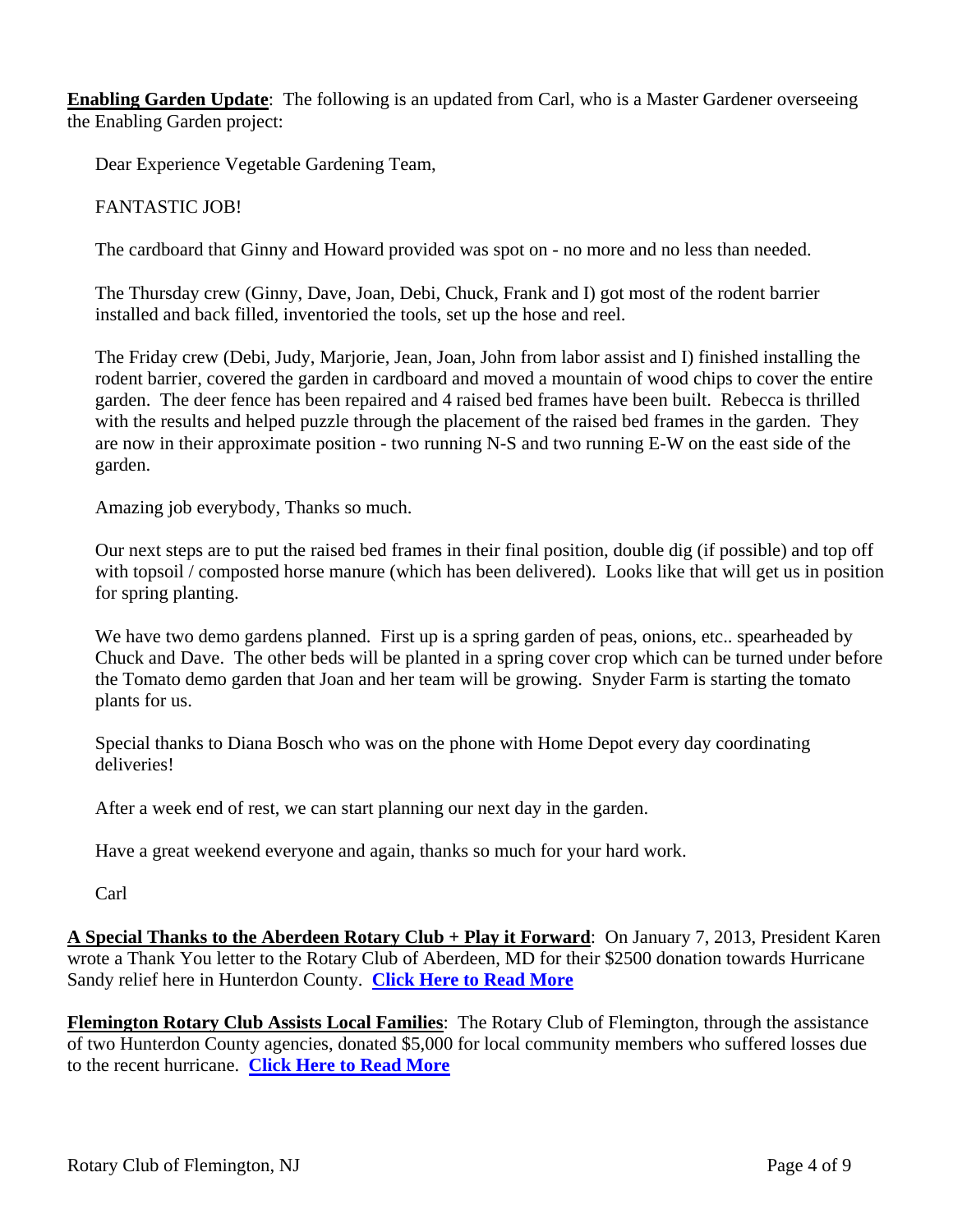**Ves Berg – Flemington Rotary's Youth Exchange Student**: RCOF is hosting **Ves Berg** as our Youth Exchange Student for the 2012-13 school year. Please consider inviting Ves to do something fun with you and your family. She is a delightful, smart and fun young lady. Ves can be reached on her cell phone at (908) 303-7189.

Host Family: Vanderborght Family 60 Hamp Road - Lambertville, NJ 08530 Tel(609) 397-3638 Ves Cell(908) 303-7189

Pictured Below is **Ves Berg**, our 2012-13 Exchange Student. (Photo by Herb Bohler)



**93rd Annual District Conference (April 12-14, 2013)**: Our District 7510 would like all Rotarians to consider signing up to attend the  $93<sup>rd</sup>$  Annual District Conference, which will be held from Friday to Sunday, April 12-14, 2013. This will be held at the Bedford Springs Resort located in Bedford, PA. Click Here for More Information.

**Rotary and Rutgers Project - "Growing Lives One Seed at a Time"** is a unique garden pilot initiative involving the partnership of Rotary International and Rutgers University and its Entities in 5 counties throughout Central New Jersey. The partnership is committed to focusing on providing opportunities for accommodating a broad spectrum of audiences, with varying and diverse limitations, ages, and abilities via Enabling Gardens. The partnership will plan, design, introduce, and implement Enabling Garden Spaces, which by definition are growing environments that invite and permit participation by various individuals or groups. Who can benefit? Answer: People of all ages at any stage of life. **Click Here to Read More**

# **District 7510 News**: **Click Here to View the Current 2013 District News**

# **Summary of Upcoming Rotary Meetings / Programs**:

Wed, 4/10 .................. Mary Ann Isham – Executive Director of the Flemington Area Food Pantry Wed, 4/17 .................. Open Wed, 4/24 .................. Open

**Next RCOF Board Meeting**: Thurs,  $5/2/2013 \otimes 6:00 \text{ PM}$  (usually the 1<sup>st</sup> Thursday of the month). **Next Membership Committee Meeting**: Wed, 4/10/2013 at 1:30 PM (usually the 2<sup>nd</sup> Wednesday).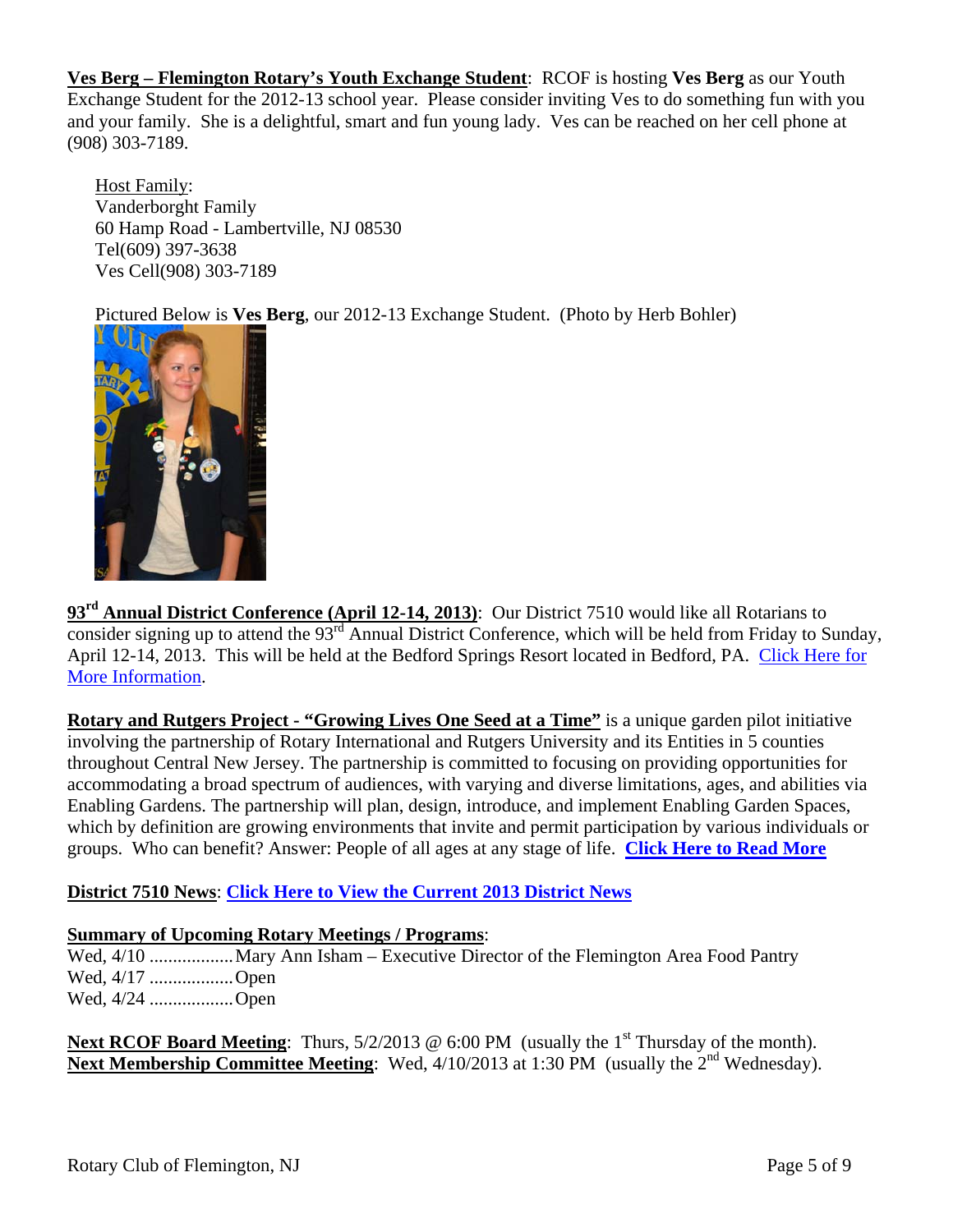# **Upcoming RCOF Club Events, Fundraisers, Fellowship Events, Etc**.:

Sun, 6/9/13 ................. 5th Annual **"Rotary Bark in the Park" Dog & Pet Walk**  Sat, 6/1/13 .................. **Pedals for Progress Bicycle, Sewing Machine & Sports Equipment Collection**  Wed, 6/26/13 ............. **Changing of the Guard Dinner** at Copper Hill Country Club (6-10pm)

# **Rotary District 7510 Events & Functions**:

Thurs, May 9??..........**Hunterdon Inter-County Meeting** (4<sup>th</sup> Quarter) – Whitehouse Club Hosting ................................... (No RCOF Lunch Meeting on the prior Wed) Fri-Sun, 4/12 to 4/14 .. District Conference – Omni Bedford Springs Golf & Spa (Bedford Springs, PA)

**COMMITTEE LIST**: Click the link for a listing of all current Club Committee's and its members.

# **Login-In to the "Members Only" Section of the website to view**:

- 1) **Past E-MONGER & NEWSMONGER ISSUES**: Click to view past issues. Began Aug. 9, 1950.
- 2) **New Member Information**: Do you have someone you think would be a good potential member? If so, please contact Membership Committee Chair **Joe Ziegler** to learn the process prior to initiating an application. In the meanwhile, click the link for information on the club and financial requirements.
- 3) **RCOF Membership Proposal Form**: Click the link to download the "Membership Proposal Form".



**The Rotary Club of Flemington is on Facebook**: Publicity chair, John Hyman, is keeping the club's Facebook page up to date. There is also a Facebook link on the club website. Click here to access our new Facebook page.

# **Rotary Website Links**:

Rotary International: www.Rotary.org Rotary District 7510: www.RotaryNJ.org

**Nearest Rotary Club Meetings**: As A Rotarian, you are Welcome to attend a Rotary Club meeting anywhere in the world. Click here for the **Rotary Club Locator App**. Below are some local meetings: **Mondays** 

**Lambertville/New Hope** (6:30 pm) - Lambertville Station Restaurant; 11 Bridge Street, Lambertville NJ 08530 **Piscataway** (12:15 pm) - Radisson Hotel; 21 Kingsbridge Road, Piscataway, NJ 08854

#### **Tuesdays**

**Whitehouse** (12:15 pm) - Max's 22; 456 Route 22 West, Whitehouse Station, NJ 08889 **Princeton** (12:15 pm) - The Nassau Club; 6 Mercer Street, Princeton, NJ 08540 **Bridgewater-Bound Brook** (12:15 pm) – Arbor Glenn; 100 Monroe St, Bridgewater 08807

#### **Wednesdays**

**Branchburg Township** (7:30 am): Stoney Brook Grille; 1285 Route 28, North Branch, NJ 08876 **Flemington** (12:15pm): Copper Hill Country Club; 100 Copper Hill Road, Ringoes, NJ 08851 **Hillsborough Township** (6:15 pm): Pheasant's Landing; 311 Amwell Road (Rt. 514), Hillsborough, NJ 08844

# **Thursdays**

**Clinton Sunrise** (7:30 am): Clinton Fire Department; New Street, Clinton, NJ 08809 **Somerville/Bridgewater** (12:15 pm): Bridgewater Manor; 1251 US Highway 202/206, Bridgewater, NJ 08807 **Trenton** (12:15 pm): Freddie's Tavern; 12 Railroad Avenue, West Trenton, NJ 08628

# **Fridays**

**North Hunterdon** (12:15 pm): Beaver Brook County Club; 25 County Club Drive, Annandale, NJ 08801 **Princeton Corridor** (12:15pm): Hyatt Regency; 102 Carnegie Center, Rt. 1 North, Princeton, NJ 08540

Rotary Club of Flemington, NJ Page 6 of 9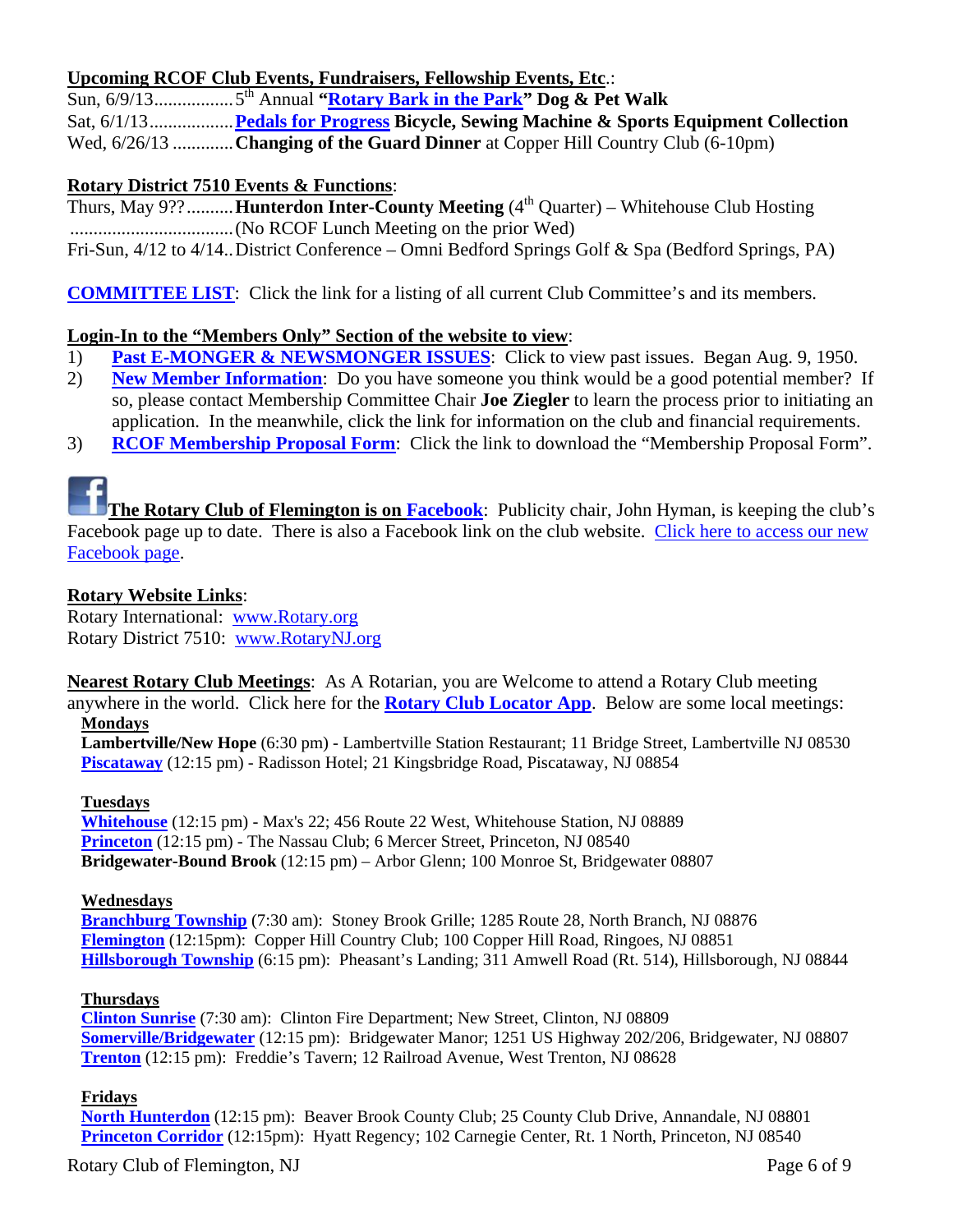Yours in Rotary Service!

Bob Chittenden Rotary Club of Flemington

# RI President's Call for Action in **2012-2013**: **"Peace Through Service" Rotary Club of Flemington - Our 89th Year**

| Founded October 3, 1923 • Charter #1529 • District 7510            |                                        |
|--------------------------------------------------------------------|----------------------------------------|
|                                                                    |                                        |
|                                                                    |                                        |
|                                                                    |                                        |
|                                                                    |                                        |
|                                                                    |                                        |
|                                                                    |                                        |
|                                                                    |                                        |
|                                                                    |                                        |
|                                                                    | Ken Skowronek, Bob Wise & Joe Ziegler. |
|                                                                    | <b>.Harrie Copeland</b>                |
|                                                                    |                                        |
|                                                                    |                                        |
| District Governor Elect (DGE)Tulsi R. Maharjan (Branchburg)        |                                        |
| District Governor Nominee (DGN)Melvin I. Kevoe "Mel" (Springfield) |                                        |
|                                                                    |                                        |
|                                                                    |                                        |

Club Meetings: **Wednesday, 12:15 pm, Copper Hill Country Club** 100 Copper Hill Road, Ringoes 08551 Board Meetings: **First Thursday of the month, 6:00 pm**



**MISSION STATEMENT**: The mission of Rotary International is to assist and guide Rotarians and Rotary clubs to accomplish the Object of Rotary to ensure Rotary's continuing relevance and to help build a better world, emphasizing service activities by individuals and groups that enhance the quality of life and human dignity, encouraging high ethical standards, and creating greater understanding among all people to advance the search for peace in the world.

Rotary Club of Flemington, NJ Page 7 of 9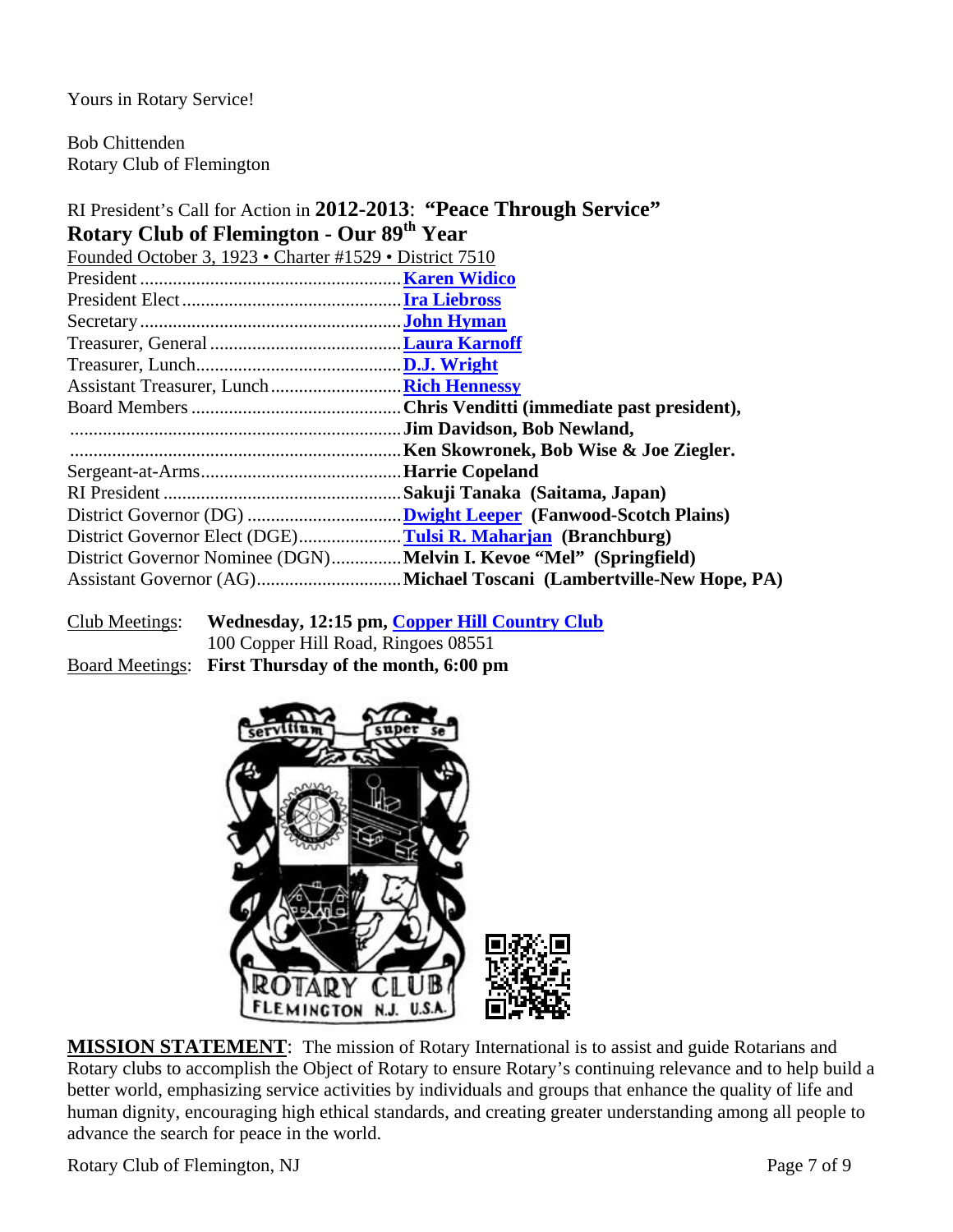**THE OBJECT OF ROTARY:** The object of Rotary is to encourage and foster the ideal of service as a basis of worthy enterprise and, in particular, to encourage and foster:

**1st**: The development of acquaintance as an opportunity for service;

 $2<sup>nd</sup>$ : High ethical standards in business and professions, the recognition of the worthiness of all useful occupations, and the dignifying of each Rotarian's occupation as an opportunity to serve society;

**3<sup>rd</sup>:** The application of the ideal of service in each Rotarian's personal, business and community life;

**4th**: The advancement of international understanding, goodwill, and peace through a world fellowship of business and professional persons united in the ideal of service.

**THE 4-WAY TEST**: "Of the things we think, say or do:

- **1st**: Is it the Truth?
- 2<sup>nd</sup>: Is it Fair to all concerned?
- **3<sup>rd</sup>:** Will it build goodwill and better friendships?
- **4th**: Will it be beneficial to all concerned?"

# **ROTARY's AVENUE'S OF SERVICE**:

**1)** Through **Club Service**, we have fun, build lasting friendships, and make sure that our club runs well. **2)** Through **Vocational Service**, we volunteer our professional skills to serve others and promote integrity in everything we do.

**3)** Through **Community Service**, we address local needs and work with our community to bring lasting improvements.

**4)** Through **International Service**, we meet humanitarian needs around the globe and promote world understanding and peace.

**5)** Through **New Generations Service**, we work with young people to help them become the next generation of leaders, visionaries, and peacemakers.

# **2012-2013 CLUB MEMBERSHIP ROSTER – Rotary Club of Flemington, NJ**:

**Current Number of Members: 49 (Includes the induction of Debbie Stout & Michele Kavanagh on 3/27/2013. Includes the resignation of Linda Bernard, Byron Brisby, Jr. and Tara Hermanowski on 2/14/2013. Includes the resignation of Sheila Fernekes as of 12/19/2012. Includes the induction of Tom Fisher on 9/5/2012.)** 

| Rotarian                      | <b>Member</b><br><b>Since</b> | <b>Classification</b>                    |
|-------------------------------|-------------------------------|------------------------------------------|
| Black, Bruce B.               | 2007                          | <b>Health and Fitness</b>                |
| Bohler, Herbert C. (Herb)     | 1977                          | Specialty Advertising                    |
| Chittenden, Robert L. (Bob)   | 2003                          | M.E.F.P. Consulting Engineering          |
| Clark, Arthur L. (Sandy)      | 1987                          | Printing                                 |
| Copeland, Harrie E. III       | 1976                          | Auctioneering/Banking                    |
| Davidson, James G. (Jim)      | 2002                          | <b>Rubber Products</b>                   |
| Ferrari, Frederick J. (Fred)  | 1964                          | Orthodontia                              |
| Fisher, Charles H. (Charlie)  | 1961                          | <b>Funeral Services</b>                  |
| Fisher, Thomas H. (Tom)       | 2012                          | <b>Property &amp; Casualty Insurance</b> |
| Harrison, Jeffrey (Jeff)      | 1996                          | Psychotherapy                            |
| Hennessy, Jr., Richard (Rich) | 2010                          | <b>Financial Advisor</b>                 |
| Hyman, John                   | 2009                          | <b>Business Coaching</b>                 |
| Hyman, Lynn                   | 2010                          | Retail Banking                           |
| Johnston, David W. (Dave)     | 2011                          | <b>Financial Advisor</b>                 |
|                               |                               |                                          |

Rotary Club of Flemington, NJ Page 8 of 9